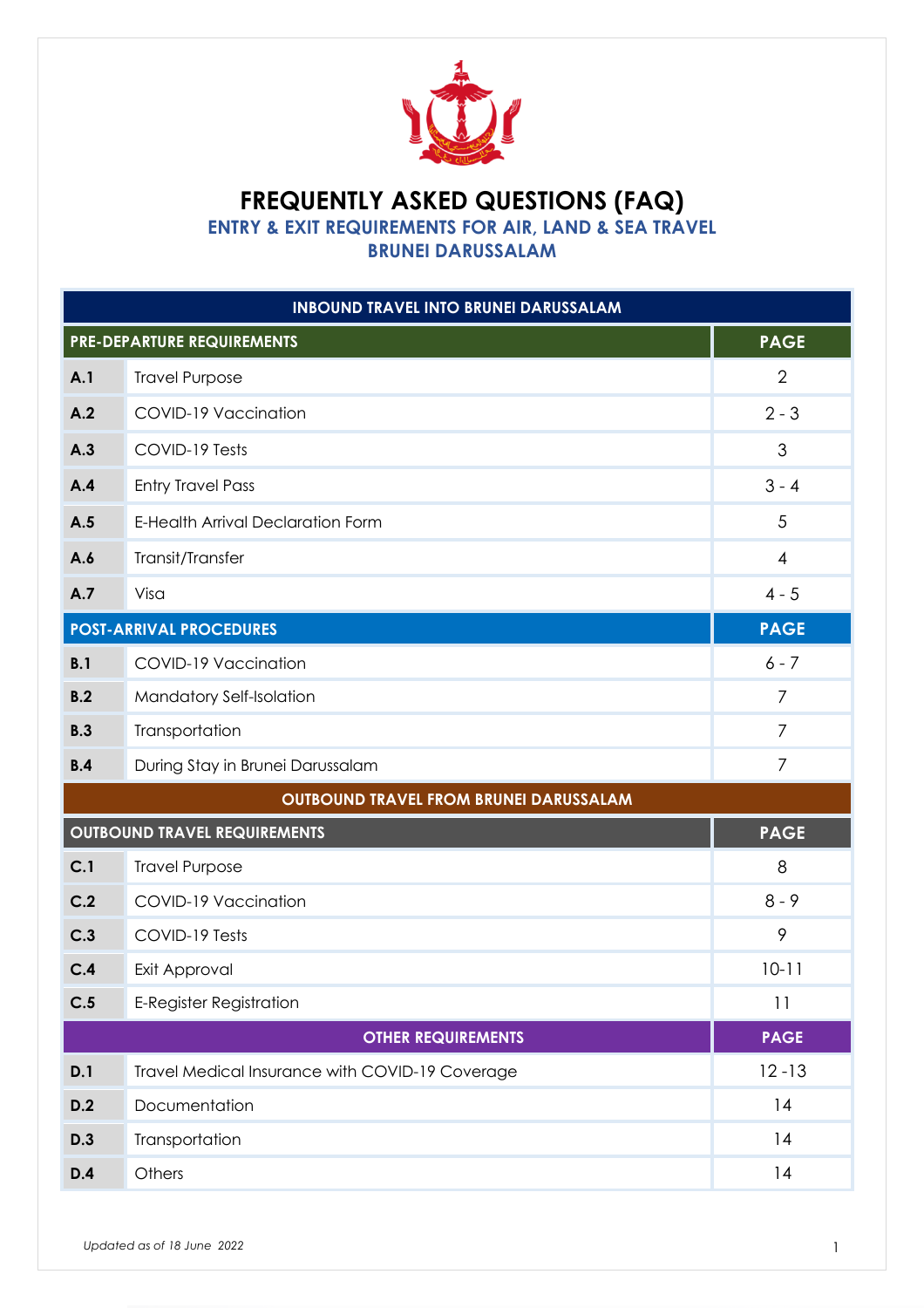### **PRE-DEPARTURE REQUIREMENTS**

| A.1          | <b>TRAVEL PURPOSE</b>                                                                                                                                                                                                                                                                         |
|--------------|-----------------------------------------------------------------------------------------------------------------------------------------------------------------------------------------------------------------------------------------------------------------------------------------------|
| A.1.1        | Am I allowed to travel into Brunei Darussalam for non-essential purpose?                                                                                                                                                                                                                      |
|              | <b>Air Travel</b>                                                                                                                                                                                                                                                                             |
|              | Yes, travellers are allowed to enter Brunei Darussalam via air for non-essential purpose.                                                                                                                                                                                                     |
|              | <b>Land &amp; Sea Travel</b>                                                                                                                                                                                                                                                                  |
|              | No, cross-border travel through land and sea are only permitted for essential travel as listed below:                                                                                                                                                                                         |
|              | Brunei Citizens & Permanent residents who will make land & sea travel for essential travel and urgent<br>circumstances.                                                                                                                                                                       |
|              | For the purpose of work or school and is also extended to commute travels for the aforementioned<br>purposes.<br>Transit travel.                                                                                                                                                              |
|              | Emergency services (such as ambulances, police and military).<br>Local and foreign-registered transport operators* for the purpose of essential import and export supply<br>of deliveries.<br>Seafarers/Sea Vessel Crew who will make sea travel for the purpose of work or essential travel. |
|              |                                                                                                                                                                                                                                                                                               |
|              |                                                                                                                                                                                                                                                                                               |
| A.2<br>A.2.1 | <b>COVID-19 VACCINATION</b>                                                                                                                                                                                                                                                                   |
|              | What is the COVID-19 vaccination requirement for travel into Brunei Darussalam?                                                                                                                                                                                                               |
|              | <b>Air Travel</b>                                                                                                                                                                                                                                                                             |
|              | Inbound travel to Brunei Darussalam is only permitted for fully vaccinated individuals:                                                                                                                                                                                                       |
|              | To be considered fully vaccinated, individual must have completed the full course of COVID-19<br>(a)<br>vaccination under the WHO Emergency Use Listing (1 dose for Johnson & Johnson, 2 doses for all<br>other vaccines) within the past 3 months OR obtained booster dose.                  |
|              | Due to varying booster coverage around the world, implementation of the above-mentioned<br>(b)<br>vaccination requirement is given 6 months grace period whereby the effective date is 1 November<br>2022.                                                                                    |
|              | Therefore, for arrival in Brunei Darussalam until 31 October 2022, 23:59 hours, inbound travellers are<br>(C)<br>permitted to enter Brunei Darussalam if they have completed the full course of COVID-19 vaccination<br>under the WHO Emergency Use Listing.                                  |
|              | Individuals below 18 years old do not need to fulfill the above vaccination requirement.                                                                                                                                                                                                      |
|              | <b>Land &amp; Sea Travel</b>                                                                                                                                                                                                                                                                  |
|              | COVID-19 vaccination status is not required for essential travels that have been categorized for land and<br>sea travel.                                                                                                                                                                      |
| A.2.2        | I am fully vaccinated. However, my children are unvaccinated. Will they be able to travel with me?                                                                                                                                                                                            |
|              | Air, Land & Sea Travel                                                                                                                                                                                                                                                                        |
|              | Yes, unvaccinated children are allowed to travel with fully vaccinated individuals. They will follow<br>Vaccinated Traveller protocols.                                                                                                                                                       |
| A.2.3        | Are persons who are medically unfit to be vaccinated allowed to travel into Brunei Darussalam?                                                                                                                                                                                                |
|              | <b>Air Travel</b>                                                                                                                                                                                                                                                                             |
|              | Brunei citizens and permanent residents are allowed to return to Brunei Darussalam regardless of their<br>vaccination status.                                                                                                                                                                 |
|              | Unvaccinated foreign nationals are not permitted to enter Brunei Darussalam. However, entry into Brunei<br>Darussalam may be considered if they have certificate of medical exemption for COVID-19 vaccination.                                                                               |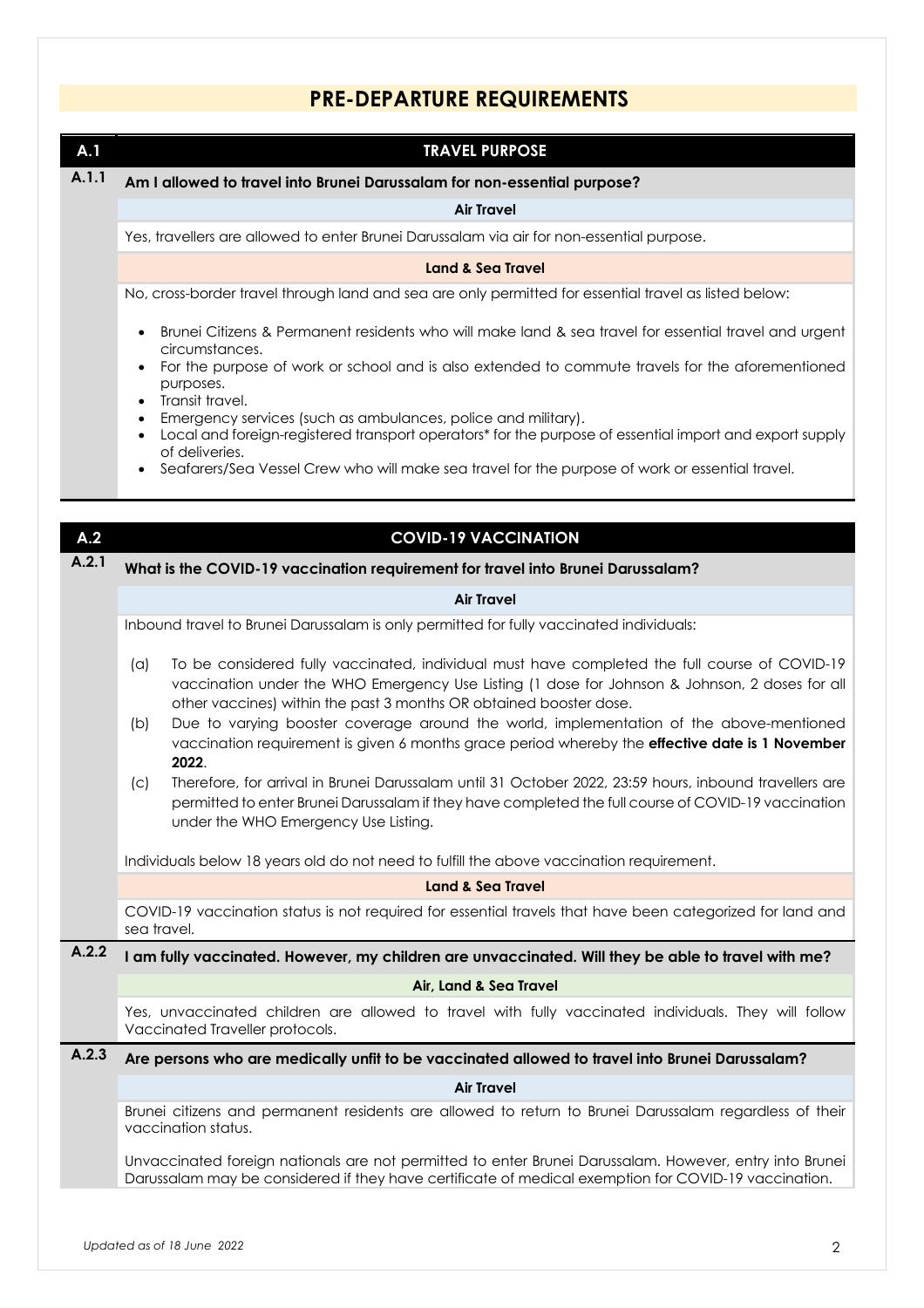|              | Land & Sea Travel                                                                                                                                                                                                                                                                                                                                                                                                                                                                                                                                             |
|--------------|---------------------------------------------------------------------------------------------------------------------------------------------------------------------------------------------------------------------------------------------------------------------------------------------------------------------------------------------------------------------------------------------------------------------------------------------------------------------------------------------------------------------------------------------------------------|
|              | COVID-19 vaccination status is not required for essential travels that have been categorized for land and<br>sea travel.                                                                                                                                                                                                                                                                                                                                                                                                                                      |
| A.2.4        | I have fully recovered from COVID-19. When will I be allowed to travel to Brunei Darussalam?                                                                                                                                                                                                                                                                                                                                                                                                                                                                  |
|              | Air, Land & Sea Travel                                                                                                                                                                                                                                                                                                                                                                                                                                                                                                                                        |
|              | Yes, travellers who are fully recovered from COVID-19 are permitted to travel to Brunei Darussalam provided<br>that they adhere to prevailing entry requirements for air, land & sea travel.                                                                                                                                                                                                                                                                                                                                                                  |
| A.2.5        | I am vaccinated with a COVD-19 vaccine that is not listed in WHO Emergency Use Listing. Will I be<br>allowed to enter Brunei Darussalam?                                                                                                                                                                                                                                                                                                                                                                                                                      |
|              | <b>Air Travel</b>                                                                                                                                                                                                                                                                                                                                                                                                                                                                                                                                             |
|              | At the moment, only travellers who are fully vaccinated with COVID-19 vaccine listed in the WHO<br>Emergency Use Listing are allowed to enter Brunei Darussalam via air.                                                                                                                                                                                                                                                                                                                                                                                      |
|              | However, you may still travel to Brunei Darussalam via Unvaccinated Traveller protocols.                                                                                                                                                                                                                                                                                                                                                                                                                                                                      |
|              | <b>Land &amp; Sea Travel</b>                                                                                                                                                                                                                                                                                                                                                                                                                                                                                                                                  |
|              | COVID-19 vaccination status is not required for essential travels that have been categorized for land and<br>sea travel.                                                                                                                                                                                                                                                                                                                                                                                                                                      |
|              |                                                                                                                                                                                                                                                                                                                                                                                                                                                                                                                                                               |
| A.3<br>A.3.1 | <b>COVID-19 TESTS</b>                                                                                                                                                                                                                                                                                                                                                                                                                                                                                                                                         |
|              | Are inbound travellers required to undergo pre-departure COVID-19 tests?                                                                                                                                                                                                                                                                                                                                                                                                                                                                                      |
|              | Air, Land & Sea Travel                                                                                                                                                                                                                                                                                                                                                                                                                                                                                                                                        |
|              | For arrival in Brunei Darussalam via air, land & sea from 15 June 2022 onwards, inbound travellers are no<br>longer required to undergo any pre-departure COVID-19 tests.                                                                                                                                                                                                                                                                                                                                                                                     |
| A.3.2        | Are inbound travellers required to make payment for post-arrival COVID-19 tests before departing to<br><b>Brunei Darussalam?</b>                                                                                                                                                                                                                                                                                                                                                                                                                              |
|              | Air, Land & Sea Travel                                                                                                                                                                                                                                                                                                                                                                                                                                                                                                                                        |
|              | For arrival in Brunei Darussalam via air, land & sea from 15 June 2022 onwards:                                                                                                                                                                                                                                                                                                                                                                                                                                                                               |
|              | Fully vaccinated travellers are no longer required to undergo post-arrival COVID-19 tests. Therefore,<br>fully vaccinated travellers do not need to make payment for post-arrival COVID-19 tests.<br>Only unvaccinated travellers are required to undergo post-arrival COVID-19 tests: ART on Day of<br>$\bullet$<br>Arrival (Day 1) and RT-PCR test on Day 3. Before departure to Brunei Darussalam, online payment<br>made<br>post-arrival<br>COVID-19<br>which<br>be<br>for<br>tests<br>cost<br>BND\$100.00<br>via:<br>can<br>www.healthinfo.gov.bn/travel |
|              |                                                                                                                                                                                                                                                                                                                                                                                                                                                                                                                                                               |
| A.4          | <b>ENTRY TRAVEL PASS</b>                                                                                                                                                                                                                                                                                                                                                                                                                                                                                                                                      |
| A.4.1        | Am I required to obtain Entry Travel Pass (ETP) for entry into Brunei Darussalam?<br><b>Air Travel</b>                                                                                                                                                                                                                                                                                                                                                                                                                                                        |
|              | Inbound travellers are no longer required to obtain Entry Travel Pass (ETP) prior to entry into Brunei Darussalam<br>via air.                                                                                                                                                                                                                                                                                                                                                                                                                                 |
|              | <b>Land &amp; Sea Travel</b>                                                                                                                                                                                                                                                                                                                                                                                                                                                                                                                                  |
|              |                                                                                                                                                                                                                                                                                                                                                                                                                                                                                                                                                               |
|              | Individuals / travel categories that require Entry Travel Pass (ETP) prior to entry into Brunei Darussalam via<br>land & sea are listed below:                                                                                                                                                                                                                                                                                                                                                                                                                |
|              | Foreign nationals who will enter Brunei Darussalam for the following travel purposes and require<br>visa/immigration pass:                                                                                                                                                                                                                                                                                                                                                                                                                                    |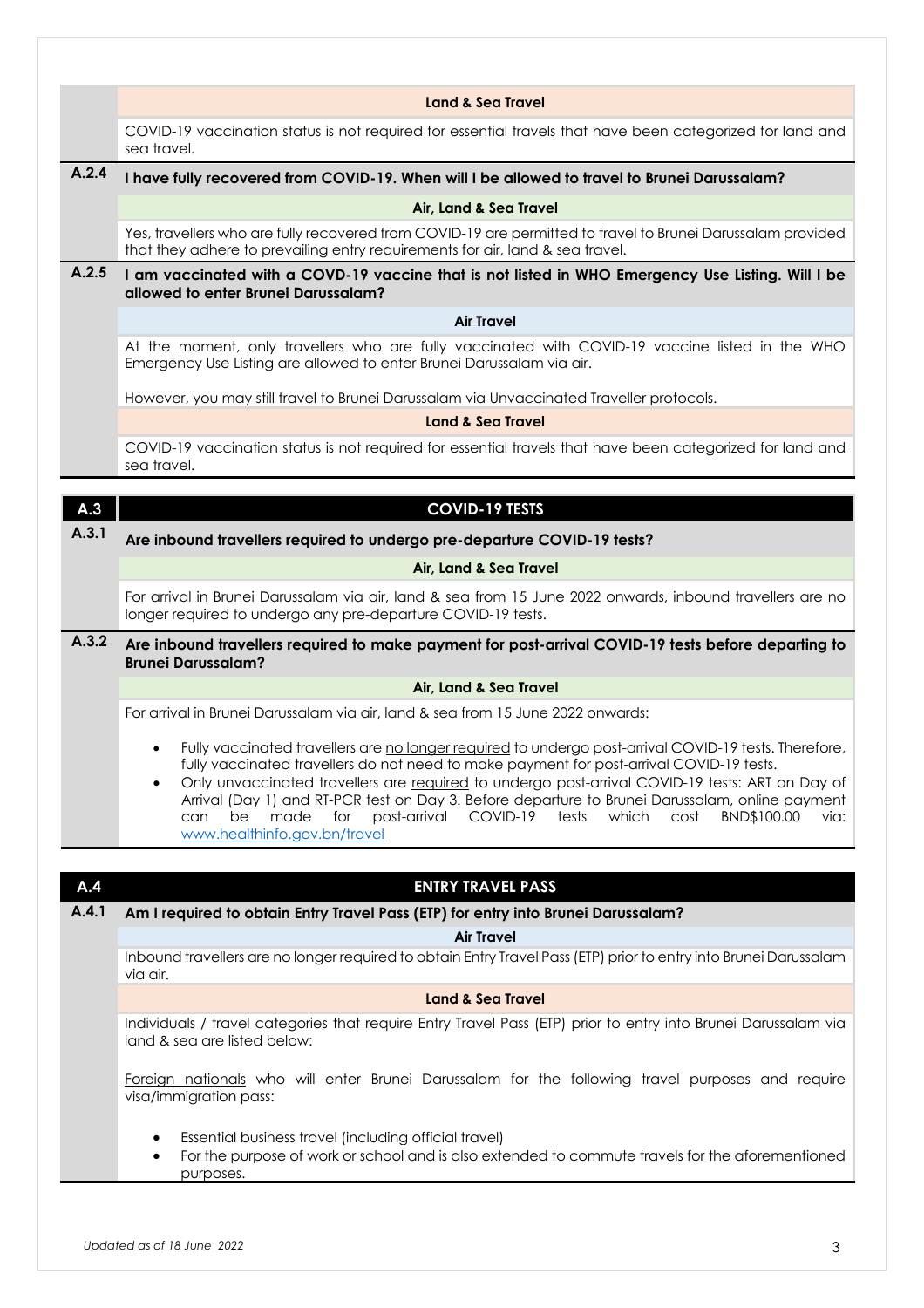| Medical treatment |  |
|-------------------|--|
|-------------------|--|

- Compassionate family circumstances
- Urgent circumstances

#### **A.4.2 How do I submit application for Entry Travel Pass (ETP)?**

#### **Land & Sea Travel**

Entry Travel Pass (ETP) application for cross-border travel through land & sea must be submitted to the Prime Minister's Office (PMO) via travel portal: www.pmo.gov.bn/travelportal.

Application must be submitted at least 8 working days before the intended travel date. Please select the relevant online form and upload the supporting documents. Please also ensure all information given are correct and completed and all supporting documents have been submitted.

# **A.5 E-HEALTH ARRIVAL DECLARATION FORM**

### **A.5.1 How can I submit E-Health Arrival Declaration Form?**

#### **Air, Land & Sea Travel**

Prior to departure to Brunei Darussalam, you may complete and submit E-Health Arrival Declaration Form via: www.healthinfo.gov.bn/travel

#### **A.6 TRANSIT/TRANSFER A.6.1 Are passengers allowed to transit/transfer through Brunei International Airport en-route to the final destination? Air Travel**

Passengers who intend to transit/transfer through Brunei International Airport en-route to their final destination are permitted. Transit/Transfer passenger are required to adhere to the following requirements:

(i). Be fully vaccinated;

(iii). Adhere to any other requirements enforced by the destination country.

### **A.6.2 Are transit/transfer passengers allowed to leave the airport while transiting through the Brunei International Airport?**

**Air Travel**

No, transit/transfer passengers are not allowed to leave Brunei International Airport while transiting through the Brunei International Airport en-route to the destination country.

### **A.6.3 Are travellers allowed to transit through Brunei Darussalam via land & sea?**

#### **Land & Sea Travel**

Travellers are allowed to transit through Brunei Darussalam via land & sea for essential purpose.

### **A.7 VISA**

### **A.7.1 Are travellers required to apply for Visa to enter Brunei Darussalam?**

Any foreign nationals who are required to obtain Entry Visa for entry into Brunei Darussalam must first obtain appropriate Visa such as Employment Visa, Dependent Visa, Social Visit Visa, Professional Visit Visa and Business Visa in accordance with prevailing regulations.

| <b>PURPOSE OF ENTRY</b>            | <b>VISA REQUIREMENT</b>                                                                                                                                     |
|------------------------------------|-------------------------------------------------------------------------------------------------------------------------------------------------------------|
|                                    | Yes, visa is required except for Malaysia and Singapore nationality.                                                                                        |
| Employment                         | **Malaysia and Singapore nationals are required to have employment<br>approval letter issued by the Department of Immigration and National<br>Registration. |
| <b>Professional/Business visit</b> | Yes                                                                                                                                                         |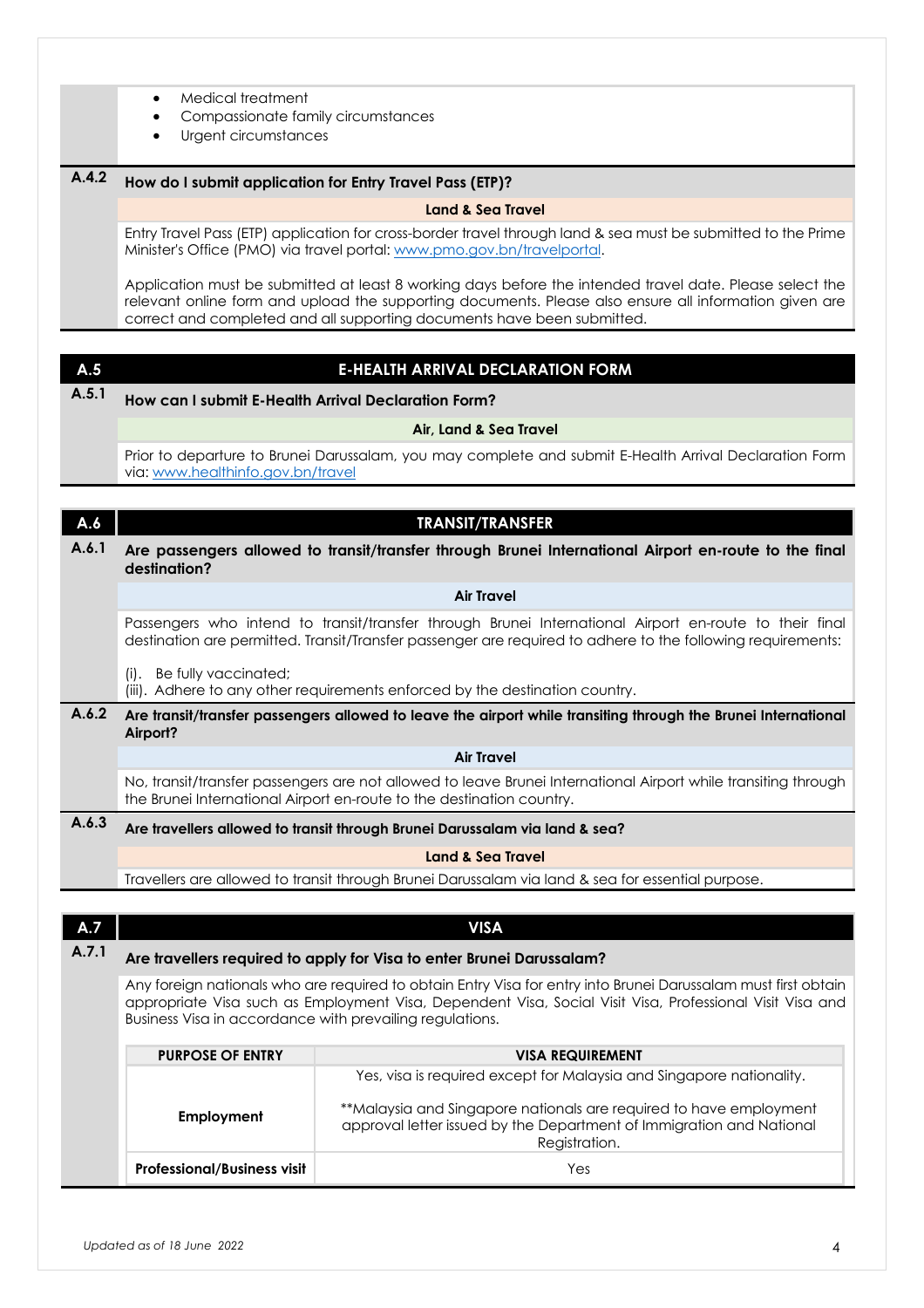|                    | Yes, visa is required except for Malaysia and Singapore nationality.    |
|--------------------|-------------------------------------------------------------------------|
|                    |                                                                         |
| Eligible dependent | **Malaysia and Singapore nationals are required to obtain dependent     |
|                    | approval letter issued by the Department of Immigration and National    |
|                    | Registration.                                                           |
| Student            | Yes                                                                     |
| Social visit       | Visa is required if the nationality is not from visa-exempted countries |

### **A.7.2 How long can social visitors stay in Brunei Darussalam?**

They are allowed to stay in Brunei Darussalam according to the validity period of their pass endorsed in the passport.

### **A.7.3 Can visitors apply for extension of the duration of their stay in Brunei Darussalam?**

Visitors may submit application to extend their duration of stay in Brunei Darussalam. However, this is subject to further assessment by relevant authorities. Visitor is advised to refer to the Department of Immigration and National Registration on the request for extension of stay in Brunei Darussalam.

### **A.7.4 How can I apply for a Visa?**

With the continuously evolving COVID-19 situation, traveller is advised to follow updates on Counter Service Information from time to time on the Department of Immigration and National Registration website: www.immigration.gov.bn

### **A.7.5 Do Malaysians and Singaporeans need a Re-entry Visa?**

Malaysia and Singapore nationals do not need Re-entry Visa. However, they are required to submit application to the Department of immigration and National Registration should they wish to extend the validity of their immigration passes (if expired) once they re-enter Brunei Darussalam.

However, any foreign nationals who are currently residing in Brunei Darussalam under employment pass, visit pass (social, professional and business), student pass, dependent pass and intend to exit the country temporarily and re-enter Brunei Darussalam, therefore they are required to secure Re-Entry Visa before intended travel date. This requirement only applies to foreigners whose nationality is required to have a Reentry Visa.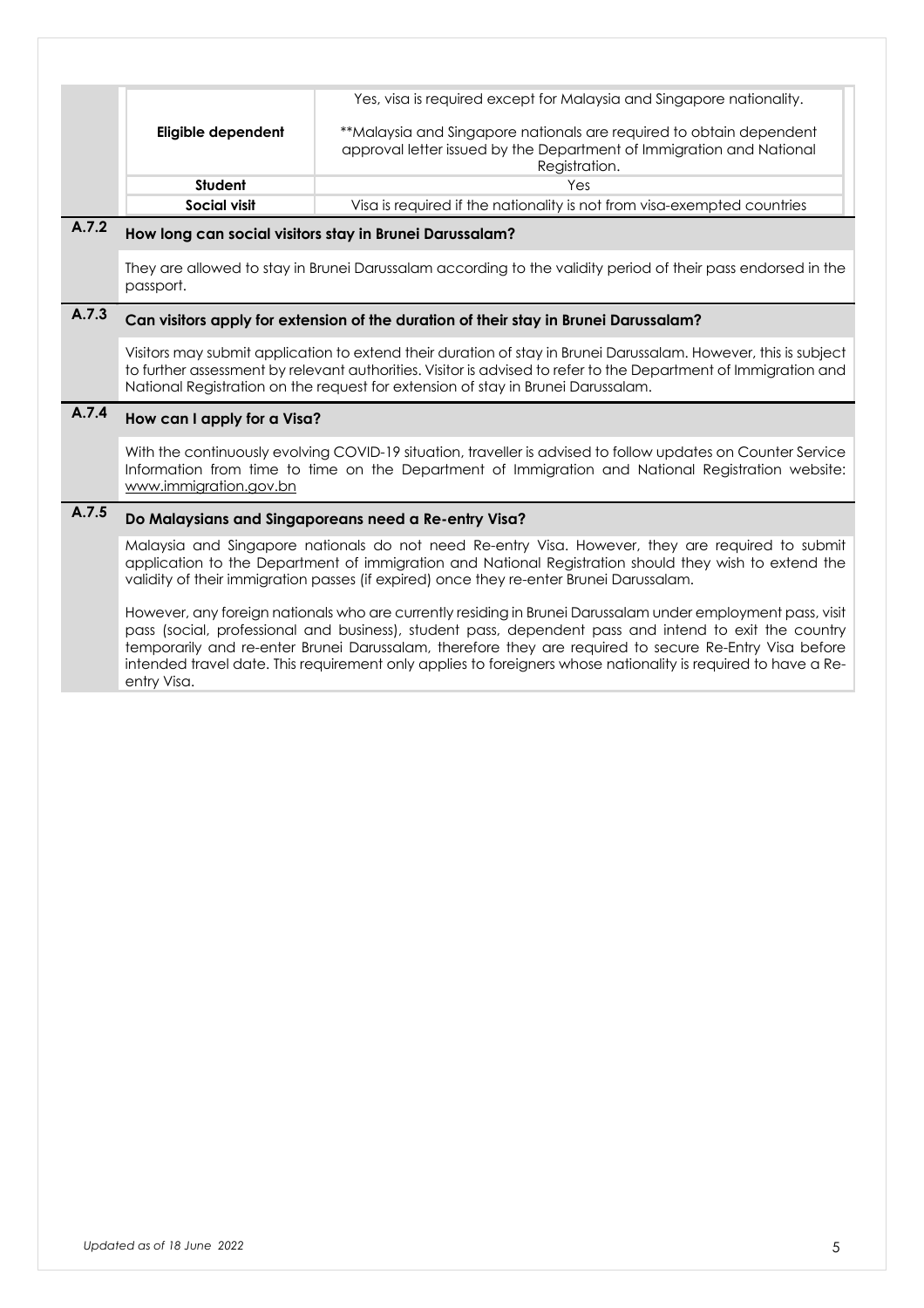## **POST-ARRIVAL REQUIREMENTS**

| B.1   | <b>COVID-19 VACCINATION</b>                                                                                                                                                                                                                                                                                                                                                                                                                                                                                                                                                                                                                                               |
|-------|---------------------------------------------------------------------------------------------------------------------------------------------------------------------------------------------------------------------------------------------------------------------------------------------------------------------------------------------------------------------------------------------------------------------------------------------------------------------------------------------------------------------------------------------------------------------------------------------------------------------------------------------------------------------------|
| B.1.1 | Am I required to undergo post-arrival COVID-19 tests?                                                                                                                                                                                                                                                                                                                                                                                                                                                                                                                                                                                                                     |
|       | Air, Land & Sea Travel                                                                                                                                                                                                                                                                                                                                                                                                                                                                                                                                                                                                                                                    |
|       | For arrival in Brunei Darussalam via air, land & sea from 15 June 2022 onwards:                                                                                                                                                                                                                                                                                                                                                                                                                                                                                                                                                                                           |
|       | Fully vaccinated travellers are no longer required to undergo post-arrival COVID-19 tests. Therefore,<br>$\bullet$<br>fully vaccinated travellers do not need to make payment for post-arrival COVID-19 tests.<br>Only unvaccinated travellers are required to undergo ART on Day of Arrival (Day 1) and RT-PCR test<br>$\bullet$<br>on Day 3. They are required to undergo mandatory self-isolation at home residence or hotel<br>residence until receipt of negative result for RT-PCR test taken on Day 3. RT-PCR test can be taken<br>at clinic centres that provide RT-PCR swab services, which can be found via link:<br>https://www.pmo.gov.bn/EPG/Perjalanan.aspx |
|       | Note:<br>For cross-border travel through land and sea, post-arrival COVID-19 tests are also not required for those who<br>travel for the purpose of work or school and commute travels for the aforementioned purposes, transit travel<br>and emergency services (such as ambulances, police and military).                                                                                                                                                                                                                                                                                                                                                               |
| B.1.2 | How do I make payment for post-arrival COVID-19 tests?                                                                                                                                                                                                                                                                                                                                                                                                                                                                                                                                                                                                                    |
|       | Air, Land & Sea Travel                                                                                                                                                                                                                                                                                                                                                                                                                                                                                                                                                                                                                                                    |
|       | For arrival in Brunei Darussalam via air, land & sea from 15 June 2022 onwards:<br>Only unvaccinated travellers are required to undergo ART on Day of Arrival (Day 1) and RT-PCR test<br>on Day 3. Online payment for post-arrival COVID-19 tests which cost BND\$100.00 can be made via:<br>www.healthinfo.gov.bn/travel                                                                                                                                                                                                                                                                                                                                                 |
| B.1.3 | Will ART kit be provided to travellers upon arrival or do they need to purchase ART kits before arriving at the<br>Brunei International Airport or land/sea control post?                                                                                                                                                                                                                                                                                                                                                                                                                                                                                                 |
|       | <b>Air Travel</b>                                                                                                                                                                                                                                                                                                                                                                                                                                                                                                                                                                                                                                                         |
|       | For unvaccinated travellers who are required to undergo post-arrival COVID-19 tests, ART kit will be provided<br>upon arrival at Brunei International Airport.                                                                                                                                                                                                                                                                                                                                                                                                                                                                                                            |
|       | <b>Land &amp; Sea Travel</b>                                                                                                                                                                                                                                                                                                                                                                                                                                                                                                                                                                                                                                              |
|       | For unvaccinated travellers who are required to undergo post-arrival COVID-19 tests, ART kit will be provided<br>by Port Health at land/sea control post.                                                                                                                                                                                                                                                                                                                                                                                                                                                                                                                 |
| B.1.4 | How do unvaccinated travellers receive their post-arrival RT-PCR test result?                                                                                                                                                                                                                                                                                                                                                                                                                                                                                                                                                                                             |
|       | Result for post-arrival COVID-19 test will be received via SMS. The result can also be found on the BruHealth<br>App.                                                                                                                                                                                                                                                                                                                                                                                                                                                                                                                                                     |
| B.1.5 | I do not have Bru-HIMS number (Brunei Healthcare Information Management System) number and as<br>an unvaccinated traveller, I am required to undergo RT-PCR test on Day 3 which needs Bru-HIMS<br>number. How do I apply for Bru-HIMS?                                                                                                                                                                                                                                                                                                                                                                                                                                    |
|       | If an unvaccinated traveller does not have Bru-HIMS (Brunei Darussalam Healthcare Information and<br>Management System) number which is needed to undergo post-arrival RT-PCR test in Brunei Darussalam,<br>registration for Bru-HIMS can be made by focal or traveller's sponsor on behalf of the traveller at a<br>Government Health Clinic or Government Hospital in Brunei Darussalam.                                                                                                                                                                                                                                                                                |
| B.1.6 | What should travellers do if they do not receive their post-arrival RT-PCR test via SMS result?                                                                                                                                                                                                                                                                                                                                                                                                                                                                                                                                                                           |
|       | Result for post-arrival COVID-19 test will be received via SMS. The result can also be found on the BruHealth<br>App. Should you experience any further issues, please contact Health Advice Line 148 for assistance.                                                                                                                                                                                                                                                                                                                                                                                                                                                     |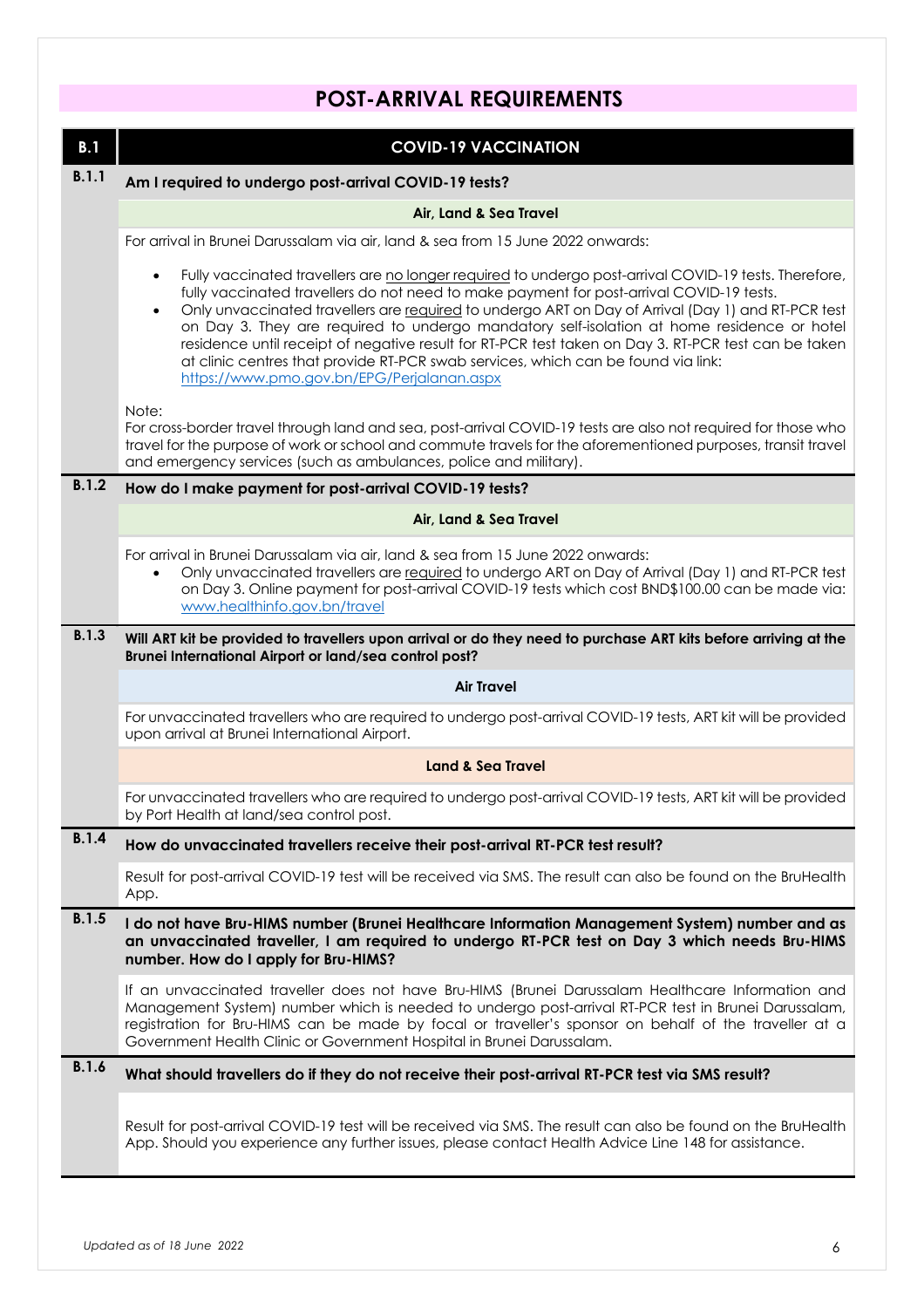#### **B.1.7 What should travellers do if they test positive for COVID-19?**

Should a traveller be tested positive for COVID-19, they will be required to undergo a period of isolation at home residence or hotel accommodation in compliance with existing health protocols.

#### **B.1.8 I am a civil servant returning to Brunei Darussalam from Government-sponsored official travel and I am required to undergo post-arrival COVID-19 tests (as an unvaccinated traveller). Am I exempted from being required to pay for post-arrival COVID-19 tests?**

Civil servants returning to Brunei Darussalam from Government-sponsored official travel are exempted from being required to pay for any post-arrival COVID-19 tests. The traveller must show valid supporting document which states that they are on Government-sponsored official travel.

| B.2   | <b>MANDATORY SELF-ISOLATION</b>                                                                                                                                                                                              |
|-------|------------------------------------------------------------------------------------------------------------------------------------------------------------------------------------------------------------------------------|
| B.2.1 | Where can I serve my mandatory self-isolation (if required) after arriving in Brunei Darussalam?                                                                                                                             |
|       | Unvaccinated travellers may serve their mandatory self-isolation at home residence or hotel<br>accommodation.                                                                                                                |
| B.2.1 | I have booked hotel accommodation to serve my mandatory self-isolation (required for unvaccinated<br>individuals). Can I cancel my hotel booking in order to serve my mandatory self-isolation at home<br>residence instead? |
|       | Yes, you may cancel your booking. Please contact Hotel or Booking agency to proceed with the<br>cancellation.                                                                                                                |

**B.3 TRANSPORTATION B.3.1 Am I allowed to use public transportation while in Brunei Darussalam?** Yes, you may use public transportation while in Brunei Darussalam. However, unvaccinated travellers are not allowed to use public transportation if they are currently serving mandatory self-isolation. They may use public transportation after completing mandatory self-isolation period. **B.4 DURING STAY IN BRUNEI DARUSSALAM B.4.1 What health protocols do travellers need to adhere to while in Brunei Darussalam?** During their stay in Brunei Darussalam, travellers must adhere to the prevailing public health measures, which include requirements on wearing of masks and any other COVID-19 prevention measures relevant to the activities that they participate in or places that they visit in Brunei Darussalam.

#### **B.4.2 I feel unwell and I may need medical assessment. Which clinics or health centers can I visit while in Brunei Darussalam?**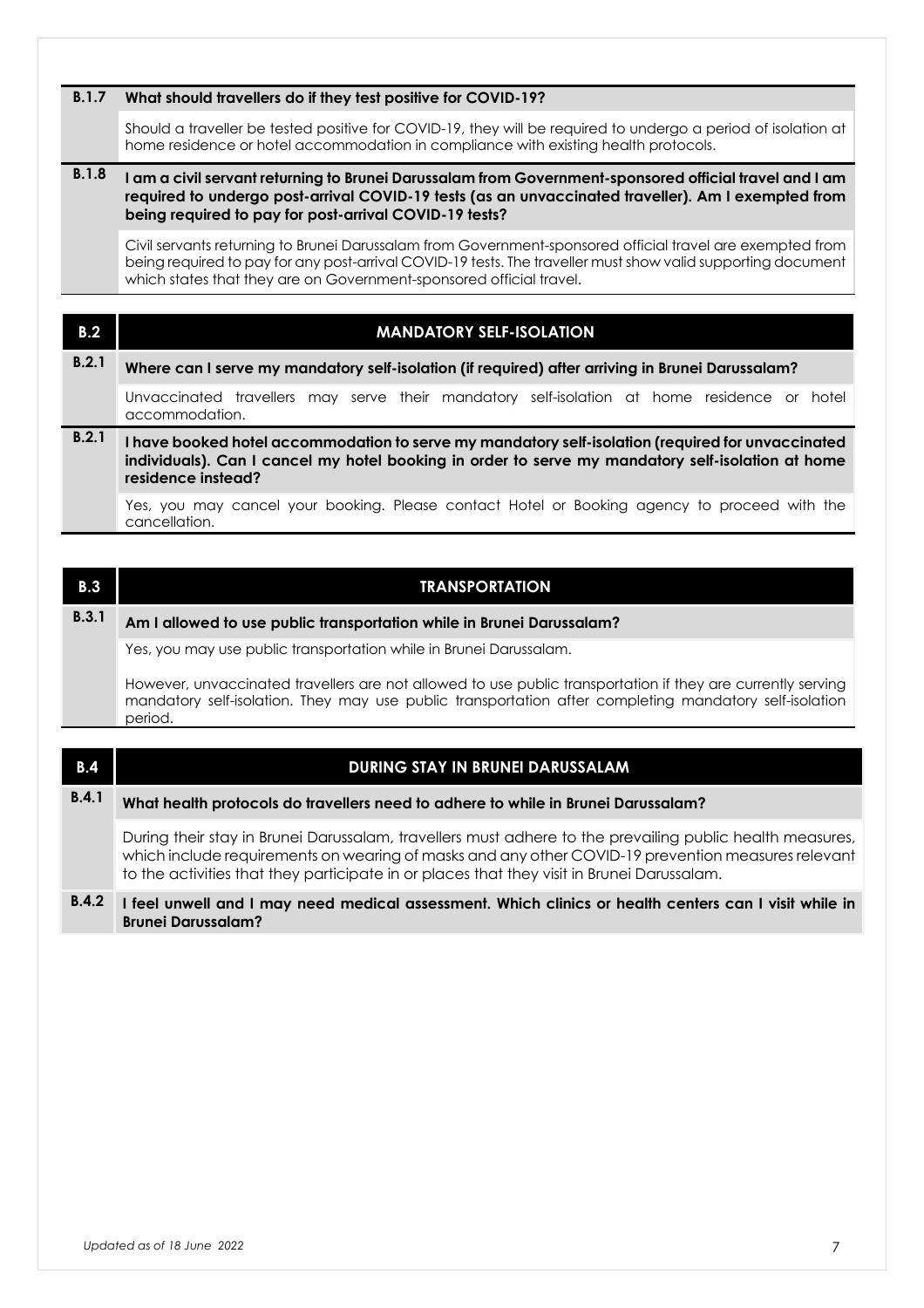Inbound travellers who become unwell and require medical assessment may go to any clinics/health centres as listed below. Travelers must adhere to the following requirements when visiting clinics / health centres:-

- Show BruHealth code and provide BruHIMS number at registration desk
- Declare as traveller
- Wear a mask
- Practice social distancing
- Bring cash (in Brunei Dollars) for payment purposes
- Bring original Passport or ID

**Brunei Muara District** - Berakas Health Centre / Pengkalan Batu Health Centre **Tutong District** - Sungai Kelugos Clinic **Belait District** - SARI, Suri Seri Begawan Hospital **Temburong District** - Flu Clinic, PIHM Hospital, Temburong

However, for any medical emergencies, travelers need to call 991 or go to Emergency Department in government hospitals.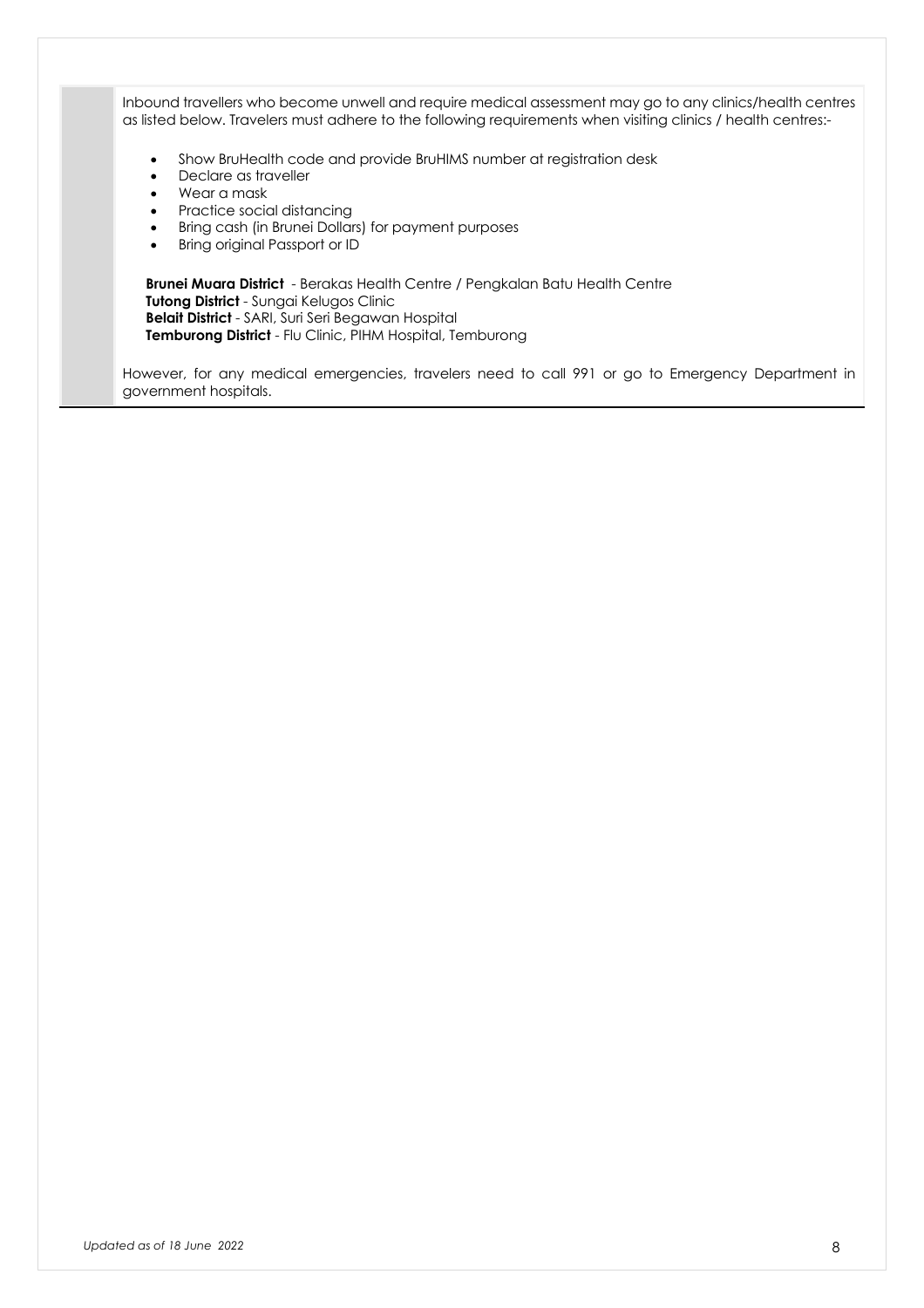### **EXIT REQUIREMENTS**

| C.1   | <b>TRAVEL PURPOSE</b>                                                                                                                                                   |
|-------|-------------------------------------------------------------------------------------------------------------------------------------------------------------------------|
| C.1.1 | Am I allowed to exit Brunei Darussalam for non-essential purpose?                                                                                                       |
|       | <b>Air Travel</b>                                                                                                                                                       |
|       | Outbound travellers may exit Brunei Darussalam via air travel for any purpose.                                                                                          |
|       | <b>Land &amp; Sea Travel</b>                                                                                                                                            |
|       | Cross-border travel through land and sea are only permitted for essential travel as listed below:                                                                       |
|       | Brunei Citizens & Permanent residents who will make land & sea travel for essential travel and urgent<br>(a)<br>circumstances.                                          |
|       | For the purpose of work or school and is also extended to commute travels for the aforementioned<br>(b)<br>purposes.                                                    |
|       | Transit travel.<br>(c)                                                                                                                                                  |
|       | Emergency services (such as ambulances, police and military).<br>(d)<br>Local and foreign-registered transport operators for the purpose of essential import and<br>(e) |
|       | export supply of deliveries.                                                                                                                                            |
|       | Seafarers/Sea Vessel Crew who will make sea travel for the purpose of work or<br>(f)<br>essential travel.                                                               |
|       | Non-essential travel via land and sea is still not permitted until 31 July 2022.                                                                                        |
|       |                                                                                                                                                                         |
| C.2   | <b>COVID-19 VACCINATION</b>                                                                                                                                             |
| C.2.1 | What is the COVID-19 vaccination requirement for outbound travel from Brunei Darussalam?                                                                                |
|       | <b>Air Travel</b>                                                                                                                                                       |
|       | Citizens and residents of Brunei Darussalam aged 12 years and above are permitted to exit Brunei<br>Darussalam if they have received:                                   |

- (i) 2 doses of COVID-19 vaccine with the second dose administered not more than 3 months before departure date, OR
- (ii) Booster dose for COVID-19 vaccine

For individuals below 12 years, they are not required to fulfil Brunei Darussalam's vaccination requirement for outbound travel.

#### **Land & Sea Travel**

COVID-19 vaccination status is not required for essential travels that have been categorized.

#### **C.2.2 I have been fully vaccinated. However, I have not obtained booster dose. Am I allowed to travel out of Brunei Darussalam?**

**Air Travel**

Citizens and residents of Brunei Darussalam aged 12 years and above are permitted to exit Brunei Darussalam via air travel if they have received the second dose of COVID-19 vaccination not more than 3 months before departure.

If the second dose of COVID-19 vaccination received more than 3 months before departure date, the traveller must obtain booster prior to exiting the country.

#### **Land & Sea Travel**

COVID-19 vaccination status is not required for essential travels that have been categorized.

#### **C.2.3 I am medically unfit to be vaccinated. Am I allowed to travel out of Brunei Darussalam ?**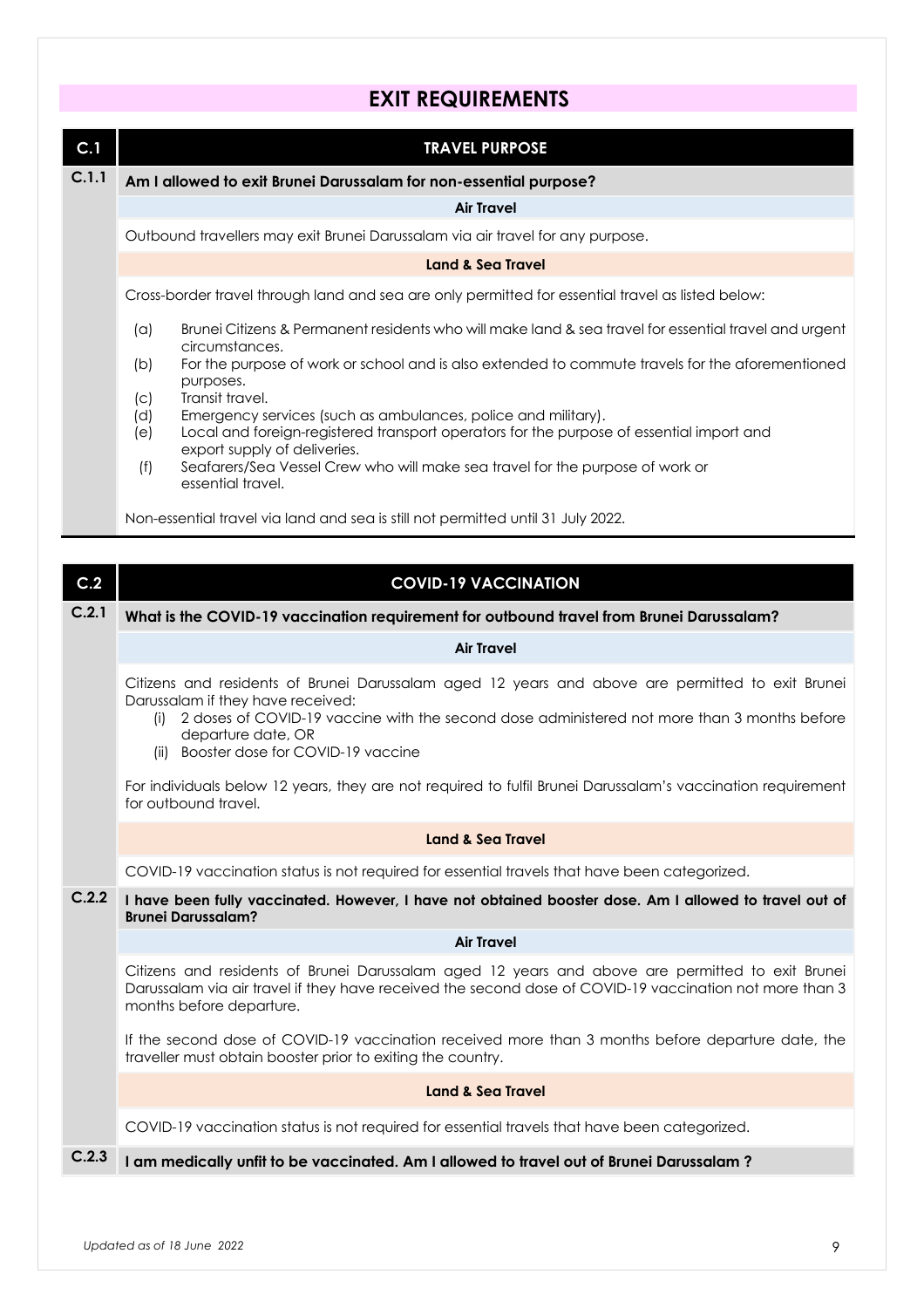#### **Air Travel**

**unvaccinated travellers** may exit Brunei Darussalam via air if they have certificate of medical exemption\* for COVID-19 vaccination.

*\*Exemptions may be obtained from medical health centers on the basis of medical contraindications, or other reasons such as having recovered from COVID-19 six (6)weeks prior.*

#### **Land & Sea Travel**

COVID-19 vaccination status is not required for essential travels that have been categorized.

| C.3   |                                                                                                                                                                                                                                      | <b>COVID-19 TESTS</b>                                                                                                                                                                                                                                       |
|-------|--------------------------------------------------------------------------------------------------------------------------------------------------------------------------------------------------------------------------------------|-------------------------------------------------------------------------------------------------------------------------------------------------------------------------------------------------------------------------------------------------------------|
| C.3.1 | Are outbound travellers required to undergo pre-departure COVID-19 test?                                                                                                                                                             |                                                                                                                                                                                                                                                             |
|       | Air, Land & Sea Travel                                                                                                                                                                                                               |                                                                                                                                                                                                                                                             |
|       | following health centers or private health clinics:                                                                                                                                                                                  | Please check requirements for entry into the respective Destination Country. Before exiting Brunei<br>Darussalam, outbound traveller may undergo RT-PCR test (if required by the destination country) at the                                                |
|       | Klinik Noor Rohaya (Appointment Only)<br>No 1, Simpang 293, Jalan Pasir Berakas<br>$\bullet$<br>+673 2390282 / +673 8240282                                                                                                          | <b>UNI Clinic (Appointment Only)</b><br>• No 5, Simpang 490, Jalan Muara, Kg Sg Hanching,<br>BC2115<br>$+6732335403/+6737325403$                                                                                                                            |
|       | Jerudong Park Medical Center (Appointment<br>Only)                                                                                                                                                                                   | Lee Clinic and Dispensaries (Appointment Only)                                                                                                                                                                                                              |
|       | Jerudong Park Medical Center,, BG3122<br>$+6732611433$                                                                                                                                                                               | C-1, Abdul Razak Complex, Gadong Centrepoint<br>$\bullet$<br>+673 2428428 / +673 8128128<br>$\bullet$                                                                                                                                                       |
|       | Panaga Health Center (Appointment Only)<br>Jalan Utara, Panaga, Seria KB2933<br>+673 8876454                                                                                                                                         | Yong Clinic & Dispensary (Appointment Only)<br>No 27, Ground Floor Muhibbah Complex II, Jalan<br>Gadong, BE3919<br>+673 2424301<br>$\bullet$                                                                                                                |
|       | Klinik Dr Amir (Appointment Only)<br>No 204, Ground Floor, Bangunan<br>$\bullet$<br>Mohammad Yussof, KM2, Jalan Raja Isteri<br>Pengiran Anak Saleha, BA1712, Bandar Seri<br>Begawan<br>+673 2336801 / +673 2222500 / +673<br>3337850 | <b>Kare Medical Clinic (Appointment Only)</b><br>Ground Floor, Block D, Unit 1, Kiarong Complex,<br>Lebuhraya Sultan Hassanal Bolkiah, Kiarong<br><b>BE1318</b><br>+673 2455021 / +673 7305973 (WhatsApo)<br>$\bullet$<br>C.Y.Lim Clinic (Appointment Only) |
|       |                                                                                                                                                                                                                                      | Block J, No. 16 Ground Floor, Abdul Razak<br>Complex Gadong, BE3519<br>+673 2449488 / +673 8913468                                                                                                                                                          |

For ART test, outbound traveller may undergo ART (if required by the destination country) at certified ART centers recognized by Ministry of Health, Brunei Darussalam. List of certified ART centers can be found via the link:

https://www.moh.gov.bn/Shared%20Documents/2019%20ncov/Pusatpusat%20pesijilan%20ART%201%20December%202021.pdf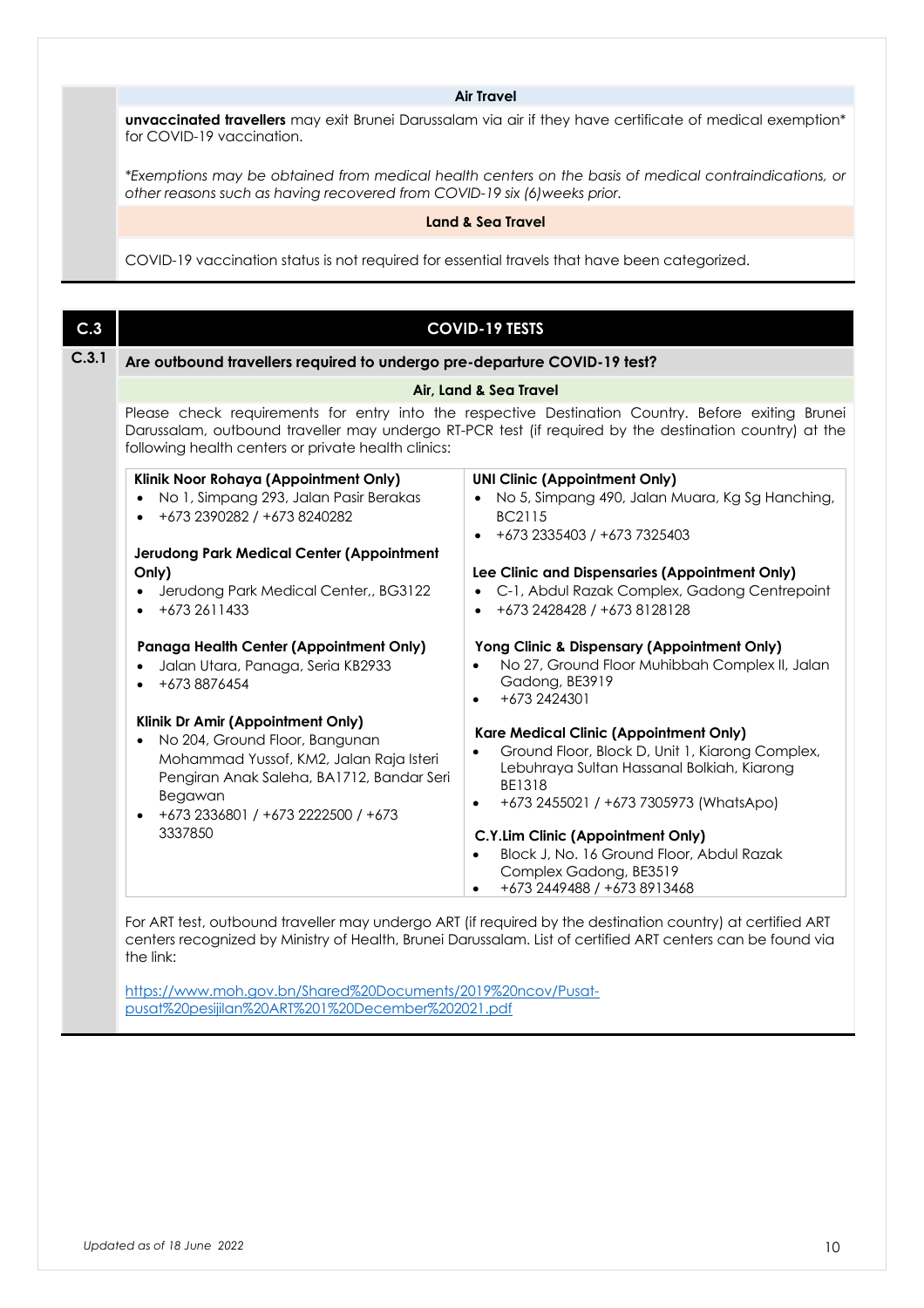| C.4   | <b>EXIT APPROVAL</b>                                                                                                                                                                                                                                                                                                                                                                                                                                                                                                                                                                                                                                                                                                                                                                                                                                                                                                                                                                                                                                                                                                                                                                                                                                                                                                                                                                                                                                                                                                                                                                                                                                                                                                                                                   |
|-------|------------------------------------------------------------------------------------------------------------------------------------------------------------------------------------------------------------------------------------------------------------------------------------------------------------------------------------------------------------------------------------------------------------------------------------------------------------------------------------------------------------------------------------------------------------------------------------------------------------------------------------------------------------------------------------------------------------------------------------------------------------------------------------------------------------------------------------------------------------------------------------------------------------------------------------------------------------------------------------------------------------------------------------------------------------------------------------------------------------------------------------------------------------------------------------------------------------------------------------------------------------------------------------------------------------------------------------------------------------------------------------------------------------------------------------------------------------------------------------------------------------------------------------------------------------------------------------------------------------------------------------------------------------------------------------------------------------------------------------------------------------------------|
| C.4.1 | Am I required to obtain Exit Approval before making outbound travel from Brunei Darussalam?                                                                                                                                                                                                                                                                                                                                                                                                                                                                                                                                                                                                                                                                                                                                                                                                                                                                                                                                                                                                                                                                                                                                                                                                                                                                                                                                                                                                                                                                                                                                                                                                                                                                            |
|       | <b>Air Travel</b>                                                                                                                                                                                                                                                                                                                                                                                                                                                                                                                                                                                                                                                                                                                                                                                                                                                                                                                                                                                                                                                                                                                                                                                                                                                                                                                                                                                                                                                                                                                                                                                                                                                                                                                                                      |
|       | Outbound travellers are no longer required to obtain Exit Approval if they wish to exit Brunei Darussalam via<br>air travel. However, they must adhere to Brunei Darussalam's prevailing exit requirements.                                                                                                                                                                                                                                                                                                                                                                                                                                                                                                                                                                                                                                                                                                                                                                                                                                                                                                                                                                                                                                                                                                                                                                                                                                                                                                                                                                                                                                                                                                                                                            |
|       | <b>Land &amp; Sea Travel</b>                                                                                                                                                                                                                                                                                                                                                                                                                                                                                                                                                                                                                                                                                                                                                                                                                                                                                                                                                                                                                                                                                                                                                                                                                                                                                                                                                                                                                                                                                                                                                                                                                                                                                                                                           |
|       | Individuals and travel categories that require Exit Approval prior to exiting Brunei Darussalam via land & sea<br>are:                                                                                                                                                                                                                                                                                                                                                                                                                                                                                                                                                                                                                                                                                                                                                                                                                                                                                                                                                                                                                                                                                                                                                                                                                                                                                                                                                                                                                                                                                                                                                                                                                                                 |
|       | Citizens and residents of Brunei Darussalam who will make outbound travel for essential travel and urgent<br>circumstances as listed below:<br>Requirement to appear in court abroad for case mentions or trial following a court order overseas<br>$\circ$<br>for a criminal case, or as a witness (including crimes under the Syariah or Civil Courts) with the<br>endorsement of relevant authorities at home or abroad;<br>o Requirement for urgent medical treatment abroad with the endorsement of the Ministry of Health<br>of Brunei Darussalam. Those intending to travel for medical purposes at their own cost must obtain<br>an 'Overseas Certificate of Travel for Medical Purposes' issued by a government medical officer at<br>a public health center or hospital;<br>For reasons of studying abroad with the endorsement of the relevant parties at home or abroad.<br>$\circ$<br>Brunei citizens and permanent residents must obtain an endorsement from the Scholarship<br>Management Department, Ministry of Education whether studying on a government scholarship or<br>other sources of funding;<br>Bruneian citizens and residents of Brunei Darussalam (Yellow, Purple and Green Identity Card<br>$\circ$<br>holders) residing outside Brunei Darussalam and commuting to work into this country by land OR<br>anyone residing in Brunei Darussalam and commuting to work abroad by land.<br>o Compassionate family circumstances<br>Local-registered Transport operators<br>For the purpose of work or school and is also extended to commute travels for the aforementioned<br>$\bullet$<br>purposes<br>Transit travel<br>$\bullet$<br>Seafarers/Sea Vessel Crew who will make sea travel for the purpose of work or essential travel.<br>٠ |
| C4.2  | How do I apply for Exit Approval?                                                                                                                                                                                                                                                                                                                                                                                                                                                                                                                                                                                                                                                                                                                                                                                                                                                                                                                                                                                                                                                                                                                                                                                                                                                                                                                                                                                                                                                                                                                                                                                                                                                                                                                                      |
|       | <b>Air Travel</b>                                                                                                                                                                                                                                                                                                                                                                                                                                                                                                                                                                                                                                                                                                                                                                                                                                                                                                                                                                                                                                                                                                                                                                                                                                                                                                                                                                                                                                                                                                                                                                                                                                                                                                                                                      |
|       | Outbound travellers are no longer required to obtain Exit Approval if they wish to exit Brunei Darussalam via<br>air travel. However, they must adhere to Brunei Darussalam's prevailing exit requirements.                                                                                                                                                                                                                                                                                                                                                                                                                                                                                                                                                                                                                                                                                                                                                                                                                                                                                                                                                                                                                                                                                                                                                                                                                                                                                                                                                                                                                                                                                                                                                            |
|       | <b>Land &amp; Sea Travel</b>                                                                                                                                                                                                                                                                                                                                                                                                                                                                                                                                                                                                                                                                                                                                                                                                                                                                                                                                                                                                                                                                                                                                                                                                                                                                                                                                                                                                                                                                                                                                                                                                                                                                                                                                           |
|       | Exit Approval application for cross-border travel through land & sea must be submitted to the Prime Minister's<br>Office (PMO) via travel portal: www.pmo.gov.bn/travelportal.                                                                                                                                                                                                                                                                                                                                                                                                                                                                                                                                                                                                                                                                                                                                                                                                                                                                                                                                                                                                                                                                                                                                                                                                                                                                                                                                                                                                                                                                                                                                                                                         |
|       | Application must be submitted at least 5 calendar days before the intended travel date. Please select the<br>relevant online form and upload the supporting documents. Please also ensure all information given are<br>correct and completed and all supporting documents have been submitted.                                                                                                                                                                                                                                                                                                                                                                                                                                                                                                                                                                                                                                                                                                                                                                                                                                                                                                                                                                                                                                                                                                                                                                                                                                                                                                                                                                                                                                                                         |
|       |                                                                                                                                                                                                                                                                                                                                                                                                                                                                                                                                                                                                                                                                                                                                                                                                                                                                                                                                                                                                                                                                                                                                                                                                                                                                                                                                                                                                                                                                                                                                                                                                                                                                                                                                                                        |
| C.5   | <b>E-REGISTER REGISTRATION</b>                                                                                                                                                                                                                                                                                                                                                                                                                                                                                                                                                                                                                                                                                                                                                                                                                                                                                                                                                                                                                                                                                                                                                                                                                                                                                                                                                                                                                                                                                                                                                                                                                                                                                                                                         |
| C.5.1 | How do I complete e-Register Registration before travelling out of Brunei Darussalam?                                                                                                                                                                                                                                                                                                                                                                                                                                                                                                                                                                                                                                                                                                                                                                                                                                                                                                                                                                                                                                                                                                                                                                                                                                                                                                                                                                                                                                                                                                                                                                                                                                                                                  |

### **Air, Land & Sea Travel**

To allow ease of communications in the event that assistance is required during emergency or crisis, Brunei Citizens and Permanent Residents are required to complete online registration via e-Register system (http://www.mfa.gov.bn/Pages/eRegister.aspx.) at Ministry of Foreign Affairs (MFA) website before exiting Brunei Darussalam.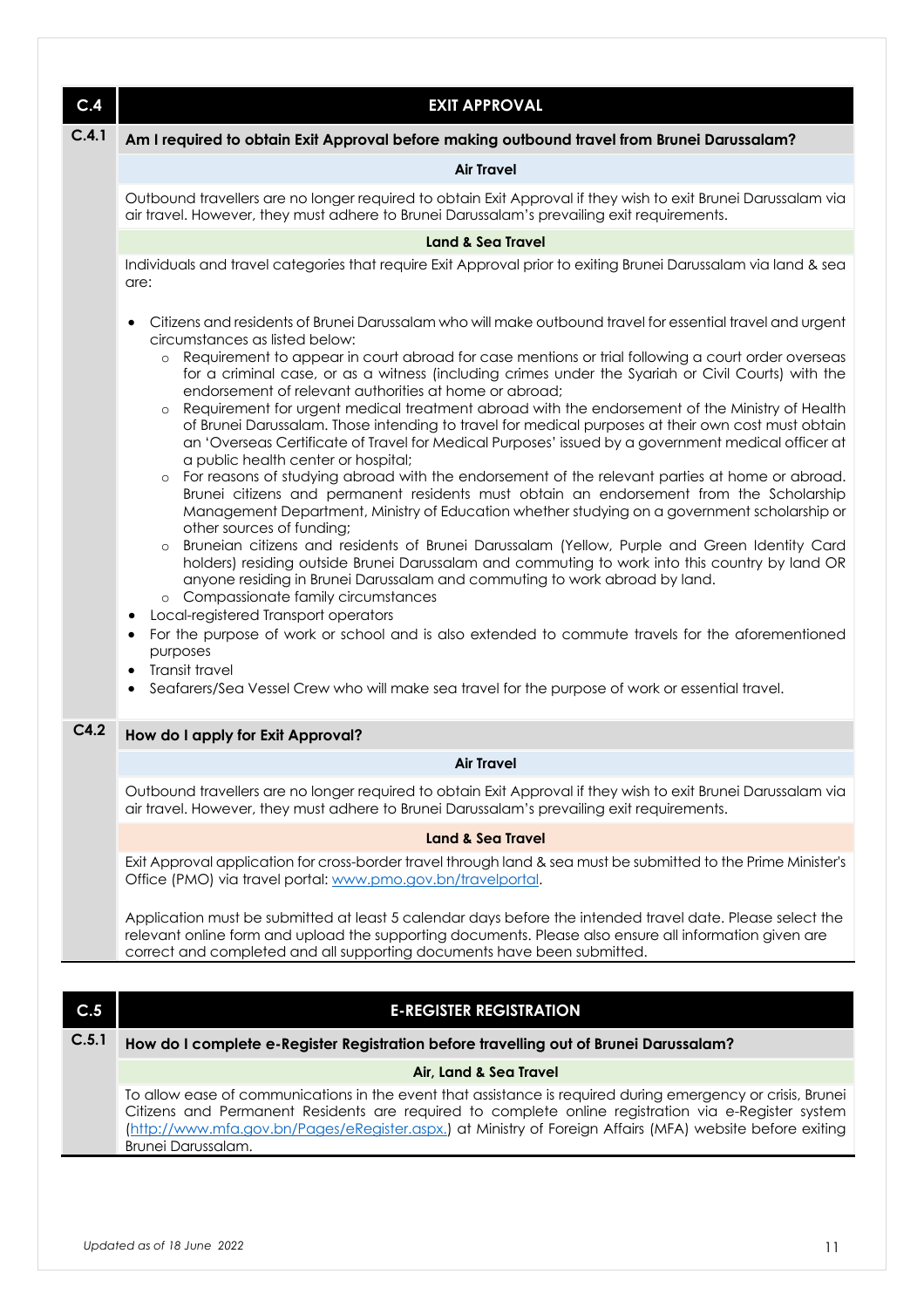### **OTHER REQUIREMENTS**

| D.1   | TRAVEL MEDICAL INSURANCE WITH COVID-19 COVERAGE                                                                                                                                                                                                                                                                                                         |
|-------|---------------------------------------------------------------------------------------------------------------------------------------------------------------------------------------------------------------------------------------------------------------------------------------------------------------------------------------------------------|
| D.1.1 | Am I required to obtain Travel Medical Insurance with COVID-19 coverage prior to departure to<br><b>Brunei Darussalam?</b>                                                                                                                                                                                                                              |
|       | Air, Land & Sea Travel                                                                                                                                                                                                                                                                                                                                  |
|       | Foreign nationals who will enter Brunei Darussalam for short-visit purpose, in which the duration of stay in<br>Brunei Darussalam is less than 90 days are required to obtain Travel Medical Insurance with COVID-19<br>coverage (minimum coverage of BND\$20,000). The insurance must be valid for the duration of their stay<br>in Brunei Darussalam. |
| D.1.2 | Am I required to obtain Travel Medical Insurance with COVID-19 coverage prior to exiting Brunei<br>Darussalam?                                                                                                                                                                                                                                          |
|       | Air, Land & Sea Travel                                                                                                                                                                                                                                                                                                                                  |
|       | Brunei Citizens and Permanent Residents exiting Brunei Darussalam for short-visit purpose are required to<br>obtain Travel Medical Insurance with COVID-19 coverage (minimum coverage of BND\$20,000). The<br>insurance must be valid for the duration of their stay in the foreign country.                                                            |
| D.1.3 | What is the minimum coverage required for Travel Medical Insurance with COVID-19 coverage?                                                                                                                                                                                                                                                              |
|       | The minimum coverage required for Travel Medical Insurance with COVID-19 coverage is<br>BND\$20,000.                                                                                                                                                                                                                                                    |
| D.1.4 | How long should the coverage period be for the Travel Medical Insurance?                                                                                                                                                                                                                                                                                |
|       | The Travel Medical Insurance must be valid for the duration of stay in Brunei Darussalam.                                                                                                                                                                                                                                                               |
| D.1.5 | Who are exempted from obtaining Travel Medical Insurance with COVID-19 coverage before<br>departure to/exiting Brunei Darussalam?                                                                                                                                                                                                                       |
|       | The following travellers are exempted from being required to obtain Travel Medical Insurance with COVID-<br>19 coverage:                                                                                                                                                                                                                                |
|       | Brunei Citizens and Permanent Residents returning to Brunei Darussalam.<br>$(\alpha)$<br>Foreign nationals who will be entering in Brunei Darussalam for the purpose of long-term visit such as<br>(b)                                                                                                                                                  |
|       | employment, studying or as eligible dependent.<br>Brunei Citizens and Permanent Residents who are travelling overseas for employment, studies as<br>(C)                                                                                                                                                                                                 |
|       | eligible dependents or hold a long-term visa/immigration pass in the destination country.<br>Permanent Residents who are traveling to their country of nationality.<br>(d)                                                                                                                                                                              |
|       | Civil servants who are travelling for Government-sponsored official travel. Civil servants must show<br>(e)<br>valid supporting document which states that they are on a Government-sponsored official travel.                                                                                                                                          |
| D.1.6 | How do I purchase Travel Medical Insurance with COVID-19 coverage before departure to Brunei<br>Darussalam?                                                                                                                                                                                                                                             |
|       | You may purchase Travel Medical Insurance from Brunei-based or overseas insurer. List of Brunei-based<br>insurers that offer Travel Medical Insurance products may be found on:<br>https://www.pmo.gov.bn/EPG/Perjalanan.aspx                                                                                                                           |
| D.1.7 | Am I required to show proof of purchase for Travel Medical Insurance (with COVID-19 coverage)<br>prior to departure from Brunei Darussalam?                                                                                                                                                                                                             |
|       | For short-term visitors (foreign nationals) who are required to obtain Travel Insurance Medical Insurance<br>with COVID-19 coverage prior to entry into Brunei Darussalam, they must have the insurance certificate as<br>proof before travelling to Brunei Darussalam.                                                                                 |
|       | Insurance certificate may either be produced in digital format or hardcopy depending on respective<br>insurance/takaful companies.                                                                                                                                                                                                                      |
| D.1.8 | Is Group Insurance for companies accepted for entry into Brunei Darussalam?                                                                                                                                                                                                                                                                             |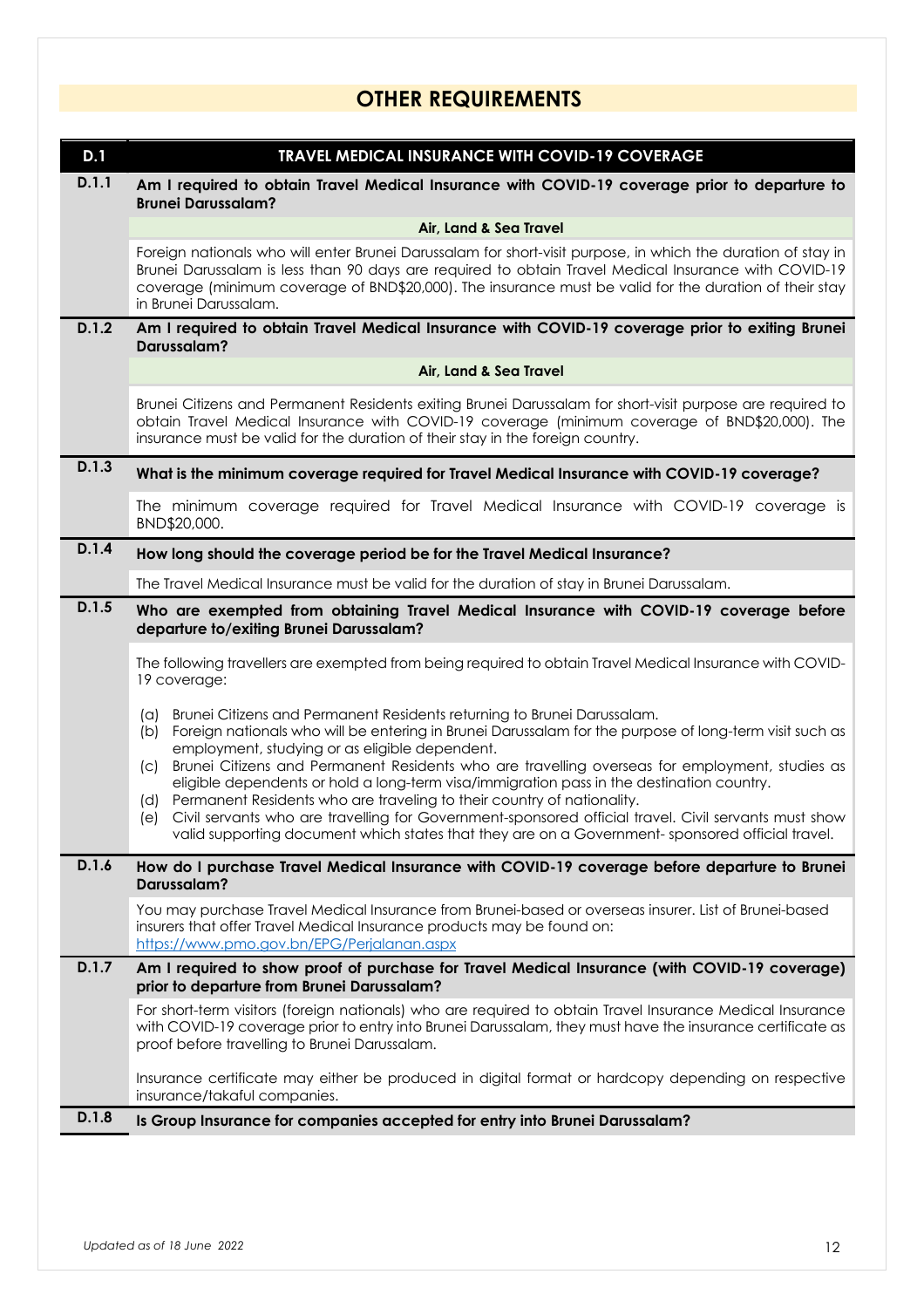|        | Yes, if the Group Insurance covers Travel and Medical expenses for COVID-19 with a minimum of<br>BND\$20,000 coverage. This will depend on the terms and conditions of coverage stated in the<br>insurance/takaful policy.                                                                                                                                                                                                                                                                                                                                                                                                                      |
|--------|-------------------------------------------------------------------------------------------------------------------------------------------------------------------------------------------------------------------------------------------------------------------------------------------------------------------------------------------------------------------------------------------------------------------------------------------------------------------------------------------------------------------------------------------------------------------------------------------------------------------------------------------------|
| D.1.9  | I am travelling into Brunei Darussalam with my family. Is there a Group Insurance available?                                                                                                                                                                                                                                                                                                                                                                                                                                                                                                                                                    |
|        | Underwriting procedures will vary from insurance/takaful providers respectively. Please refer to your<br>insurance/takaful provider.                                                                                                                                                                                                                                                                                                                                                                                                                                                                                                            |
|        | Further announcements will be made if there are new products being introduced or any enhancements<br>are made to the available product.                                                                                                                                                                                                                                                                                                                                                                                                                                                                                                         |
| D.1.10 | How will I receive a copy of the insurance certificate?                                                                                                                                                                                                                                                                                                                                                                                                                                                                                                                                                                                         |
|        | Copy of the insurance certificate may be provided in digital format or hardcopy depending on the<br>respective insurance/takaful companies.                                                                                                                                                                                                                                                                                                                                                                                                                                                                                                     |
| D.1.11 | I do not have a Bruneian Identification Card. Can I still purchase a travel medical insurance from<br><b>Brunei-based insurer?</b>                                                                                                                                                                                                                                                                                                                                                                                                                                                                                                              |
|        | Underwriting procedures will vary for each insurance/takaful provider. In principle travelers will need to<br>provide proof of identity (i.e. a passport, travel document) to purchase the insurance. Please refer to your<br>insurance/takaful providers.                                                                                                                                                                                                                                                                                                                                                                                      |
| D.1.12 | What does the Travel Medical Insurance with COVID-19 coverage cover?                                                                                                                                                                                                                                                                                                                                                                                                                                                                                                                                                                            |
|        | Coverages will vary for each insurance/takaful provider. In principle travelers will be provided with the<br>following benefits, among others:                                                                                                                                                                                                                                                                                                                                                                                                                                                                                                  |
|        | Emergency Medical and Emergency Medical Transportation Benefits;<br>1.<br>Trip Cancellation Benefits - For e.g., trip is cancelled as traveler, family member or traveling companion<br>2.<br>have COVID-19 related illness or required to undergo quarantine.<br>Trip Interruption Benefits - For e.g., trip is interrupted as traveler, family member or travelling companion<br>З.<br>have COVID-19 related illness or required to undergo quarantine<br>Travel Delay Benefits - For e.g., trip is delayed as traveler, family member or travelling companion is<br>4.<br>denied boarding due to being suspected to have COVID-19 infection. |
|        | Terms, conditions and exclusions will apply. Availability of COVID-19 coverage endorsement, including<br>specific benefits and coverage vary for each insurance/takaful provider. Products may not include all<br>benefits or coverages described. Benefits given may also not cover the full cost of the loss. Insurance<br>benefits are subject to maximum limits of liability, which may be subject to sub-limits and daily maximums.                                                                                                                                                                                                        |
|        | Please review your insurance policy to understand what coverage is provided and what limits apply.                                                                                                                                                                                                                                                                                                                                                                                                                                                                                                                                              |
| D.1.13 | How long will it take to process my Insurance application?                                                                                                                                                                                                                                                                                                                                                                                                                                                                                                                                                                                      |
|        | Underwriting procedures will vary from insurance/takaful providers respectively. Please refer to your<br>insurance/takaful provider.                                                                                                                                                                                                                                                                                                                                                                                                                                                                                                            |
| D.1.14 | How can I claim from Insurance/Takaful company should I test positive for COVID-19?                                                                                                                                                                                                                                                                                                                                                                                                                                                                                                                                                             |
|        | Claims procedure vary for each insurance/takaful provider. In principle, travelers will be provided with a<br>twenty-four (24-hour) hotline to contact should such need arise. Please refer to your insurance/takaful<br>provider for further information or any queries.                                                                                                                                                                                                                                                                                                                                                                       |
| D.1.15 | How can I extend the period of my insurance coverage?                                                                                                                                                                                                                                                                                                                                                                                                                                                                                                                                                                                           |
|        | Extending the period of coverage may require an endorsement. Underwriting procedures will vary from<br>insurance/takaful providers respectively. Please refer to your insurance/takaful provider.                                                                                                                                                                                                                                                                                                                                                                                                                                               |